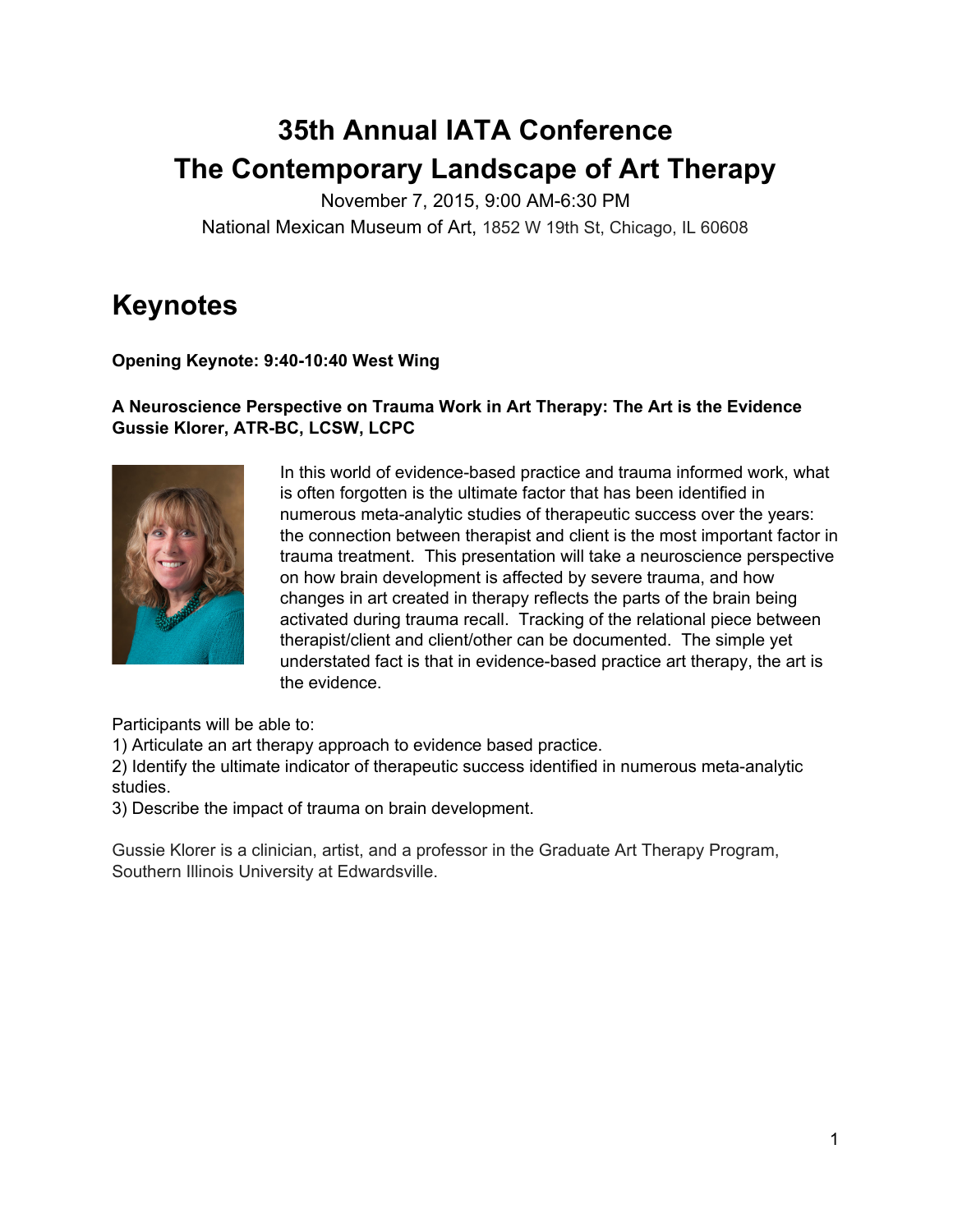#### **Closing Keynote: 3:304:30 West Wing**

#### **Embracing Difference: Culture and the Therapeutic Relationship in Art Therapy Yasmine Awais, MAAT, ATRBC, ATCS, LCAT, LPC**



The field of art therapy is still in need of continuing discussions that problematize notions of race, ethnicity, and assumptions about difference despite recent attention to the need for cultural competency. Just as the United States is not a post-racial society because we have a Black president, our field is not ready to cease giving attention to its lack of diversity because we require a course on multiculturalism. As expressed in a 2013 call to action for increasing diversity in the field, art therapists of color can model inclusion for clients and potentially aid in the recruitment of ethnically and racially diverse art therapy students. Yasmine Awais will share expectations, challenges, and frustrations along with discoveries of identity and acceptance from the lens of a second generation Asian American of mixed ethnicities and as a student, clinician, supervisor, and professor working primarily with persons in urban communities in the United States (New York City, Chicago, Boston, Philadelphia) and internationally (Japan and Saudi Arabia).

Participants will be able to:

1) Describe five agent and/or target identities within themselves.

2) Name five agent and/or target identities in the population(s) they work with.

3) Identify one area of discomfort when working with cultural differences and explain one technique that will help mitigate discomfort.

Yasmine Awais is currently the Interim Director of Art Therapy Programs, Drexel University, Philadelphia and doctoral student at the Graduate Center, New York City.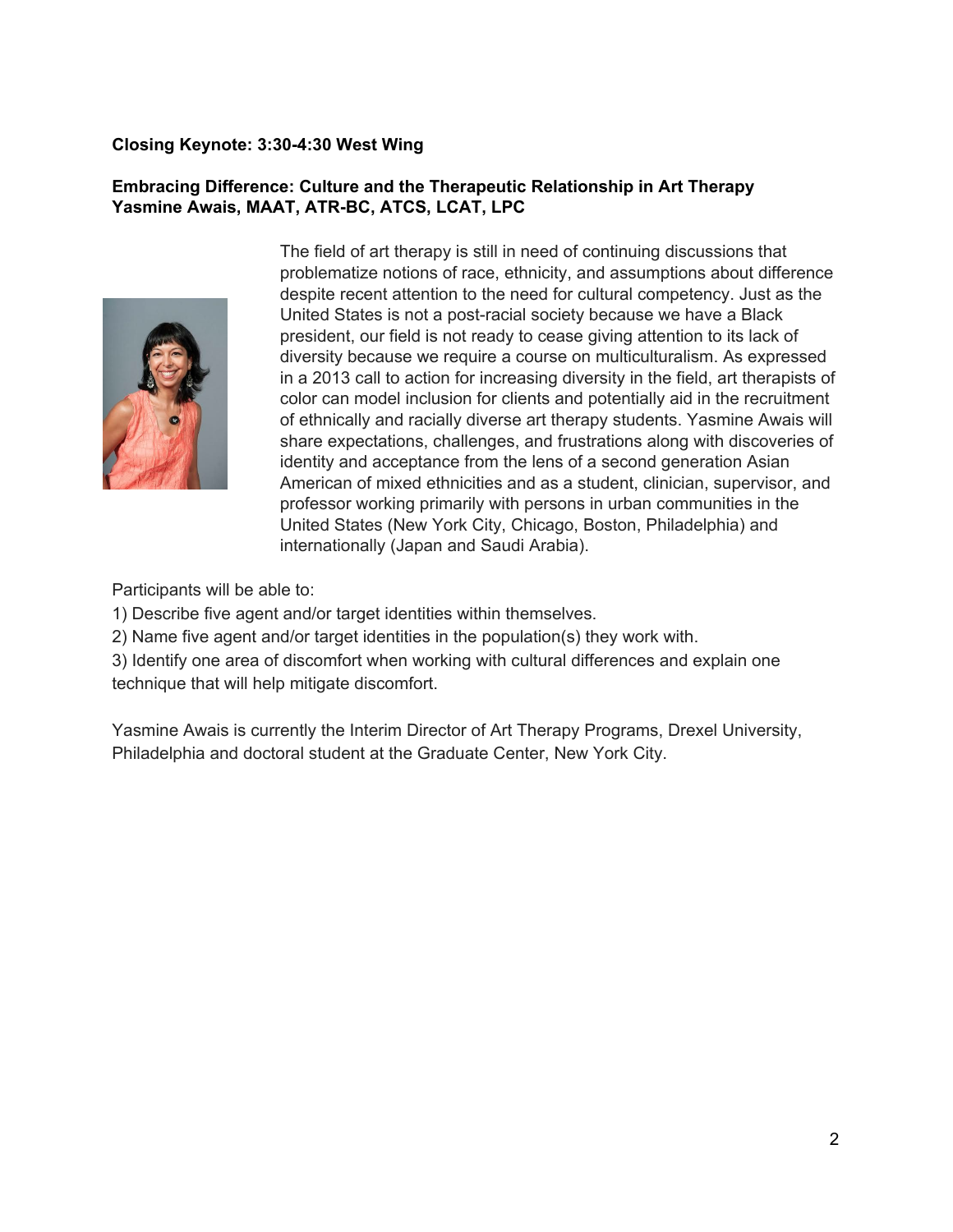# **Workshops**

### **1:003:00 PM Board Room (attendees must preregister and pay workshop fee)**

#### **Acting Out "acting out": Storytelling and puppetry with inpatients with intellectual disabilities Lisa D'Innocenzo, ATR, LPC**

This workshop is based on the presenter's work on an in-patient psychiatric unit for adults with intellectual disabilities and acute mental illness—patients who are typically "managed" primarily through behavioral interventions that do not address underlying issues of developmental trauma and attachment (van der Kolk, nd). In addition to providing practical tools for introducing puppetry to this unique population, the presenter will discuss the clinical applications and implications of studio art therapy as informed by play therapy and attachment theory. Participants will learn a simple puppet making process with minimal materials, and participate in a brief collaborative experiential.

Participants will be able to:

- 1) Define "developmental trauma" (van der Kolk, n.d.).
- 2) Identify 3 key areas of trauma-informed treatment (van der Kolk, 2005).
- 3) Make a puppet, using minimal materials.

# **1:003:00 PM Small Conference Room (attendees must preregister and pay workshop fee)**

### **"Beyond the Veil": The Effects of Energy on the Wellness of the Therapist Wendy Lauter, ATR-BC, LCPC**

With education and respect for unseen energy exchange between the therapist and a client, and with a spiritual framework, the therapist will be less vulnerable to burnout, compassion fatigue and empathetic strain. In this workshop we will explore what founding theorists say about energy exchange, Melanie Klein, Carl Jung, and Carl Rogers, and look at how modern energy healers address it. Examples will be given to reframe clinical interventions in terms of their energetic effects. Finally "playing with energy" and art making will be used to help build new skills to increase wellness and self care.

Participants will be able to:

1) List 5 important things that contribute to the wellness of a therapist to help avoid compassion fatigue and burnout and empathetic strain.

2) Describe one techniques to add to their toolbox to deal with burnout, compassion fatigue and empathetic strain.

3) State the difference between empathy and characteristics of being an empath.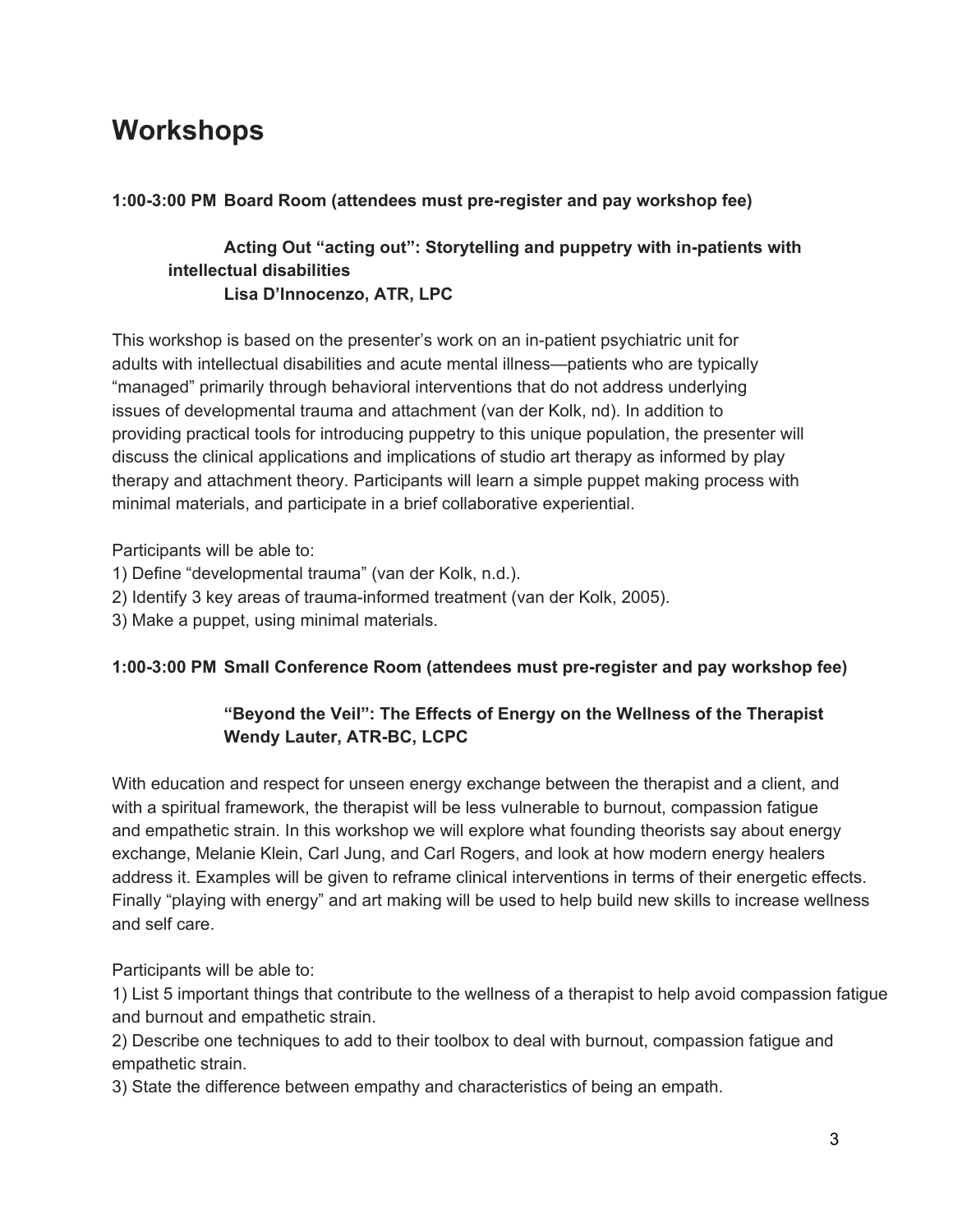# **Panel**

# **1:002:00 West Wing**

# **Exploring the Scope of Community-Based Art Therapy Practice Shelly Goebl-Parker MSW, LCSW, ATR-BC Judy McGrath MA, PLPC Erin McAllister**

This panel seeks to generate conversation around the scope of practice when art therapists work within the landscape of community settings. Some questions we will discuss are:

 $\rightarrow$  How can we best articulate the landscape and practice of art therapy when a community is the focus of our efforts? (Cleveland, 2002; Knight & Schwarzman, 2006; Timm-Bottos, 2011)

 $\rightarrow$  What roles, responsibilities and competencies do art therapists need to have within this scope of practice? (Nauert, 2009; Talwar, Kapitan, Moon, & Timm-Bottos, 2015).

 $\rightarrow$  What type of ethical parameters and shifts can and/or must be made when engaging in this work? (Elmendorf, 2010)

 $\rightarrow$  We will share some of the learning we have obtained from research and practice in community-based settings. Our current inquiry leads us to conceptualize this less-articulated scope of practice as rich and complex. We will contextualize our own experiences, experiments and learning as we draw upon knowledge from artists, community workers and community based art therapists.

Participants will be able to:

1) Describe three aspects of community-based art therapy practice that distinguishes it from work in a clinical context or under a specified therapeutic relational contract.

2) List three competencies necessary for community-based practitioners.

3) Identify three ethical issues related to community- based practice.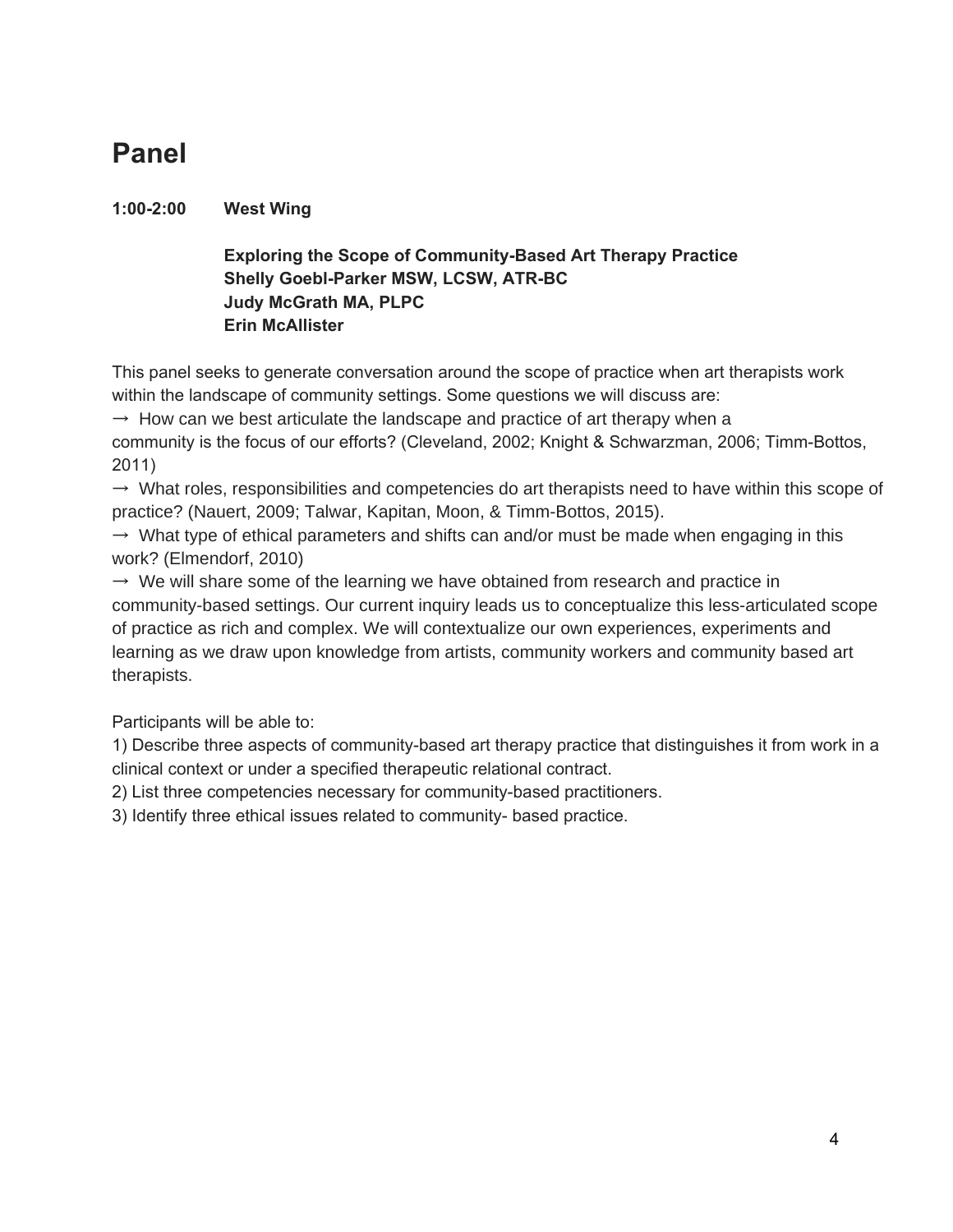# **Lectures**

### **10:5011:50 West Wing**

# **Comfort in Order: Art Therapy and Autism Holly DeRosa Walejeski, LCPC, ATR**

Individuals with autism, among other neurological developmental disorders, seem to find comfort in predictability. Order, planning, and ritual prove to create a calming environment in this milieu. Art therapists have the unique opportunity to help clients create and maintain a type of visual order to their work, which may have less to do with unbridled creative expression and more to do with certainty and control.

Participants will be able to:

1) Identify three ways in which to set up the art therapy environment to best suit the organizational needs of people with autism.

2) Learn three strategies to show how visual communication can replace or augment a verbal exchange.

3) Identify three different visual planning frameworks in preparation for an art therapy session.

# **10:5011:50 Courtyard**

**Anti-Memoir: Alternate Nursing Home Narratives Through Zine Making Katharine Houpt, MAAT, ATR, LCPC Allen Roth, BA, MA Rubye Broom, MA Selma Lamkin, PhD Ariella Balkin, PsyD**

An art therapist and community members of a skilled nursing facility will present their 'zine' (self-published magazine), Anti-Memoir: Perspectives from the Literary Shipyard. This presentation seeks to broaden the traditional scope of art therapy in both art material/process and intention. By using the accessible practice of combining words, images, and self-publication, our zine is a social action tool, fighting against the stigma of living in a nursing home, ageism, and the concept of "us" vs. "them."

Participants will be able to:

1) Learn three therapeutic benefits of creative writing as a form of self-expression.

2) Learn the definition, history, and purpose of a 'zine' as a social action tool, and its application for culture change in a nursing home.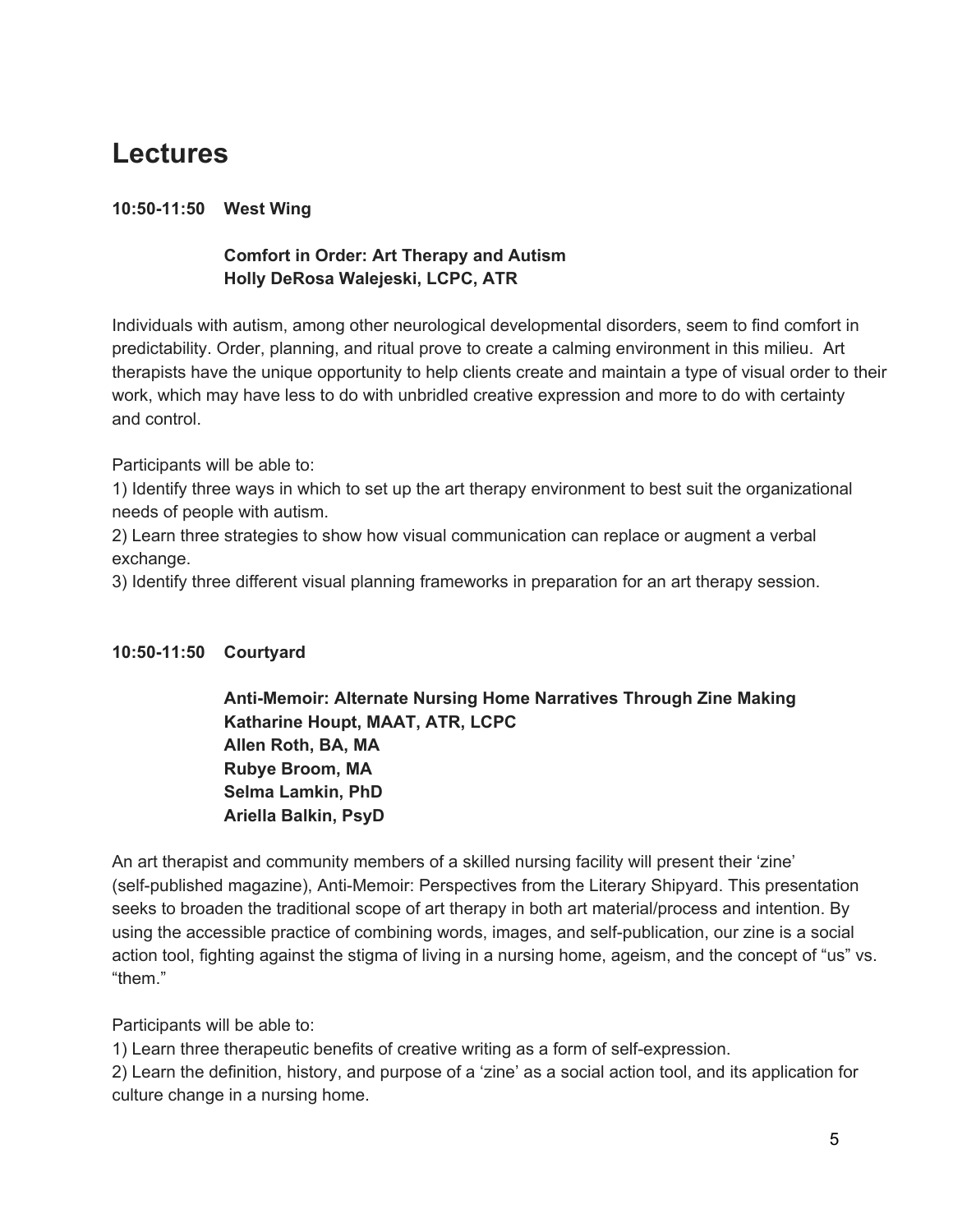3) See an example of a zine entitled "Anti- Memoir, Perspectives from the Literary Shipyard" created by nursing home residents in an art therapy group, and learn three recommendations for implementing a similar project.

#### **10:5011:50 Board Room**

### **Art Therapist as a Dual Role on an Inpatient Psychiatric Unit. Danielle Beardsley, MA, LPC, CADC, ATR Chelsea Vilinskas, MA, PsyD Candidate**

The benefits and demand of art therapy throughout the week within the inpatient hospital demonstrated a need for weekend programming. The inclusion of art therapists as regular weekend staff provides more opportunities for patient and staff rapport, progression toward personalized treatment goals, and a means to learn and process coping skills. Art therapy groups on multiple units create increased structured weekend programming and consistency and continuity of care.

Participants will be able to:

1) Identify the two professional roles of art therapists at Linden Oaks Behavioral Hospital.

2) Learn three benefits the dual role has on overall treatment of patient care and hospital programming.

3) Learn three recommendations to recognize the need, and opportunity to implement, the dual art therapist role in your own community.

# **10:5011:50 Small Conference Room The Supervisory Relationship: Exploring the Use of Video as an Adjunctive Tool in Art Therapy Supervision**

**Sze-Chin Lee, MAAT** (please note this presentation may not be available for IL state ceu's)

This presentation details a graduate thesis that examines video as a tool for self-inquiry and for providing insight in art therapy supervision. The heuristic study sought to determine how the researcher-developed video journaling aids in art therapy supervision, and in developing the graduate student's emerging artist-art therapist identity.

Participants will be able to:

1) Define response art and name three ways in which it supports the art therapy supervisee.

2) Distinguish between the developmental and psychotherapy-based models, and traditional and contemporary methods of supervision.

3) Identify three ways in which video can be used in the supervisory relationship.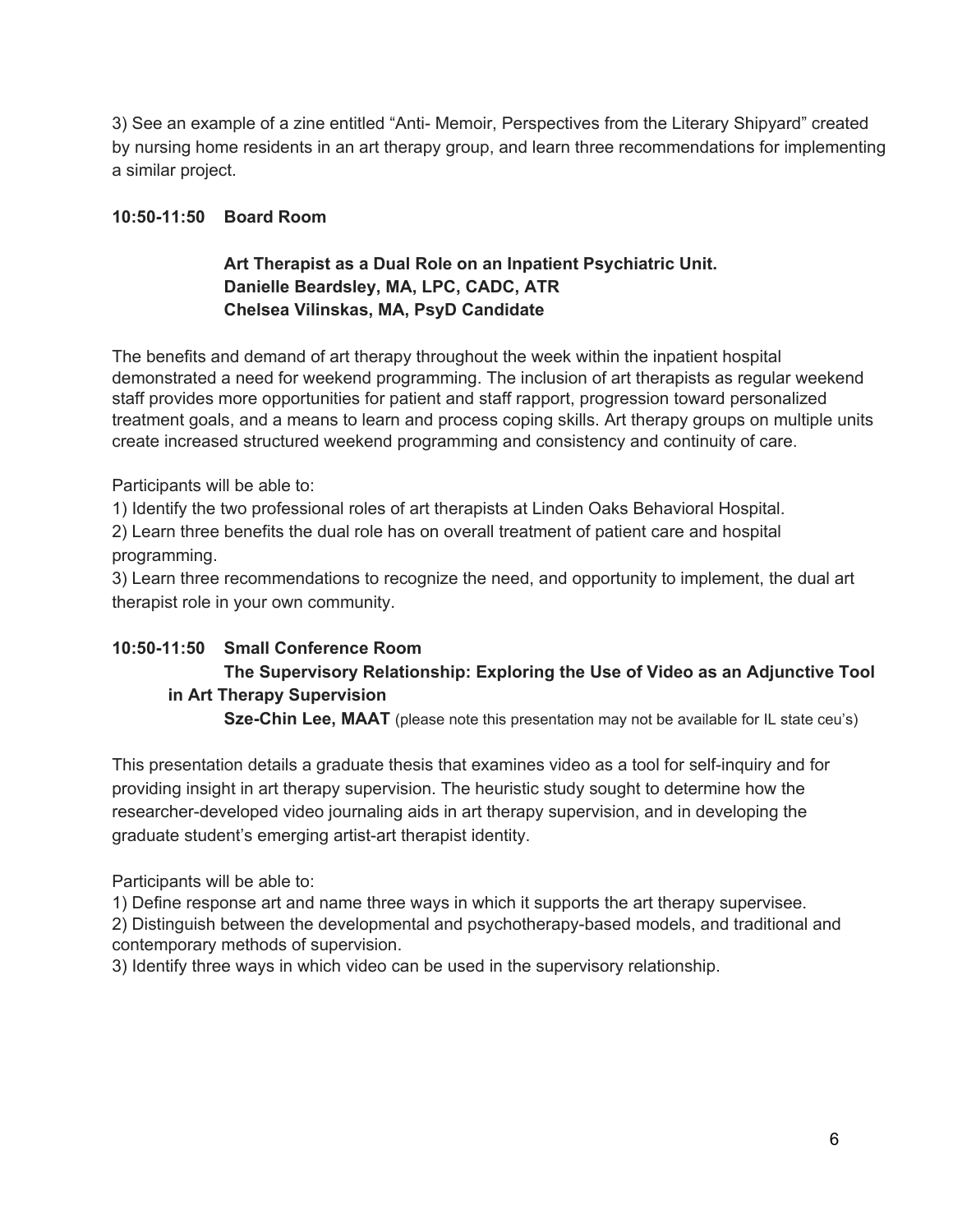#### **1:002:00 Courtyard**

#### **Existential Art Therapy: What's Love Got To Do With It? Bruce L. Moon, Ph.D., ATR-BC, HLM**

Tenets of existential art therapy are, 1) Being Open, 2) Doing With ,and 3) Honoring Suffering. Moon (2009) argued an underlying element of each of these is love, but love seldom appears in our literature. This presentation explores art making, and by association art therapy, as an act of love.

Participants will be able to:

- 1) Describe three tenets of existential art therapy.
- 2) Discuss five attributes of love in relation to art therapy practice.
- 3) Articulate two ethical questions related to the topic.

#### **2:153:15 West Wing**

#### **"Martín Ramírez—Between Worlds" Randy M. Vick, MS, ATR-BC, LCPC, HLM**

Although he was born 120 years earlier, 2015 was a banner year for Martín Ramírez with a commemorative stamp unveiled in the spring and the definitive book on his life becoming available in the fall. Despite the fact that he died during the early days of art therapy, his story continues to offer intriguing insights into very contemporary themes in our profession. This presentation will introduce attendees to the life and work of Martín Ramírez through a chronology that traces developments in art therapy and psychiatry that parallel his lifespan and track key milestones in the artistic legacy he left behind. The presenter will explore the artistic, cultural, historical, and clinical dimensions of the story of this fascinating artist.

Participants will be able to:

1) Recount four key events in the life of Martín Ramírez.

2) Describe at least one clinical or ethical aspect of the story presented.

3) Take some aspect shared from the art historical or psychiatric materials presented and relate this back to their professional practice.

#### **2:153:15 Courtyard**

#### **Handmade Legacies: Using Art Therapy to Create Final Memories with Hospice**

#### **Families**

**Katherine Gilbert, MA** (please note this presentation may not be available for IL state ceu's)

With end-of-life comes the developmental task of generativity and a yearning to leave something of value behind for the next generation(s). While these legacies may take various forms, the use of art therapy to assist families with this task brings added benefits to both the patient facing death, and the family members anticipating their loss. Legacy projects facilitated by an art therapist lead to objects of